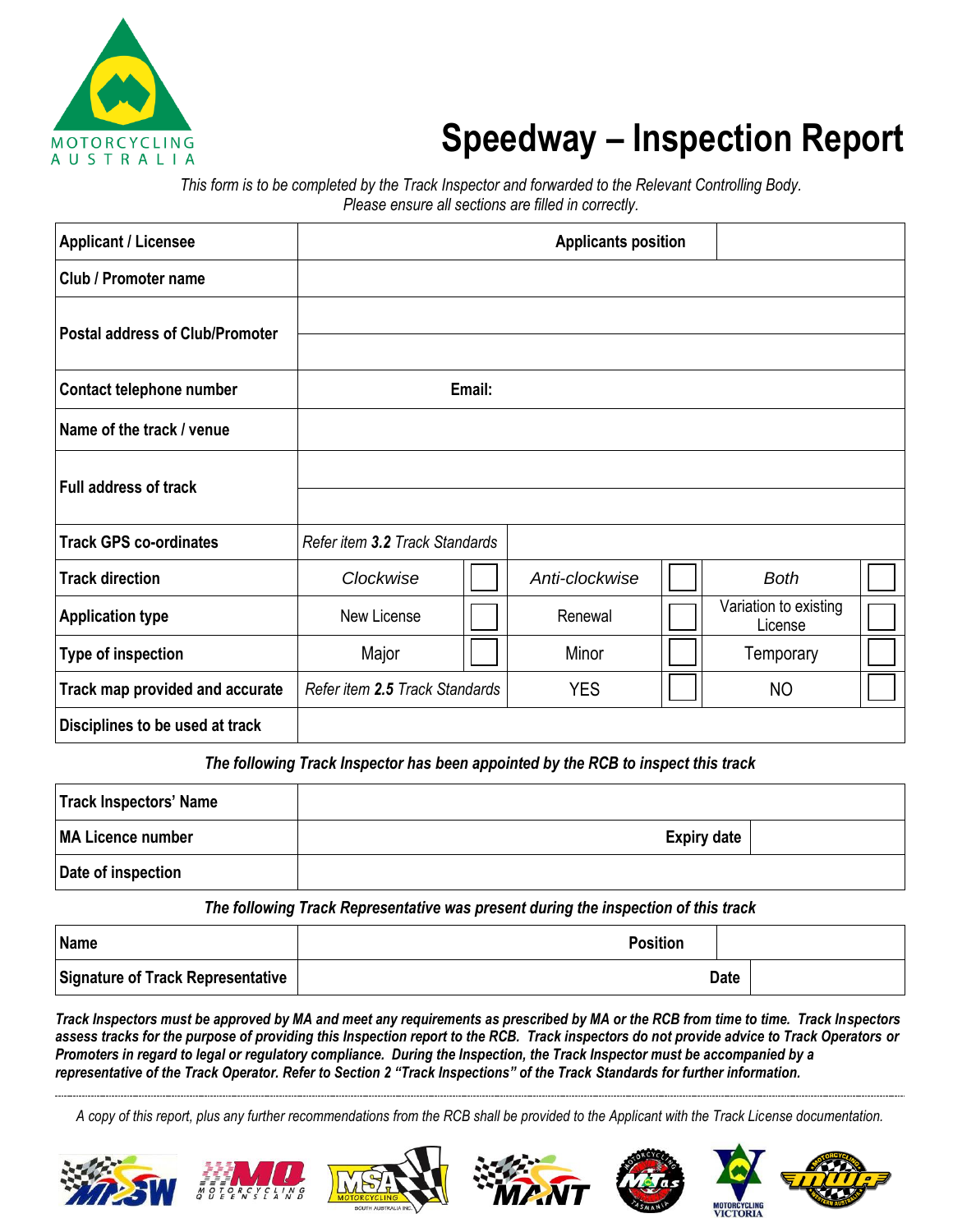| <b>Inspection Guideline</b> |                                                                               |              |  |
|-----------------------------|-------------------------------------------------------------------------------|--------------|--|
| <b>Satisfactory</b>         | The item complies to the Track Standards                                      | $=$ tick 1   |  |
| Unsatisfactory              | The item does not comply with the Track Standards - a T.R.A must be completed | $=$ tick 2   |  |
| <b>Not Applicable</b>       | The item does not apply to this track or is not required                      | $=$ tick N/A |  |

*I have examined the following areas where they are applicable to the track. The items that are satisfactory are listed in column one (1). Items listed in column two (2), are not satisfactory may require action before licensing is approved.*

| Please place a tick in the relevant box identified as Satisfactory (1), Unsatisfactory (2) or Not Applicable (N/A) |                                                                                        |   |                         |     |  |  |
|--------------------------------------------------------------------------------------------------------------------|----------------------------------------------------------------------------------------|---|-------------------------|-----|--|--|
| Section #                                                                                                          | <b>Description</b>                                                                     | 1 | $\overline{\mathbf{2}}$ | N/A |  |  |
|                                                                                                                    | <b>MINIMUM OPERATIONAL STANDARDS</b>                                                   |   |                         |     |  |  |
| 4.1                                                                                                                | <b>Emergency Procedures: EMP Sighted,</b>                                              |   |                         |     |  |  |
| 4.2                                                                                                                | Safety for participants during a meeting: refer to Track Operator and/or Promoter      |   |                         |     |  |  |
| 4.3                                                                                                                | First Aid: Medical and First Aid requirements for this discipline                      |   |                         |     |  |  |
| 4.4                                                                                                                | Fire Precautions: must be adequate in all areas                                        |   |                         |     |  |  |
| 4.5                                                                                                                | Provision of Fuel: minimum standards for "suppliers" of fuel                           |   |                         |     |  |  |
| 4.6                                                                                                                | Environment: refer to local and MA policy                                              |   |                         |     |  |  |
| 4.7.1                                                                                                              | Paddock Area & Track Access: Paddock for participants.                                 |   |                         |     |  |  |
| 4.7.2                                                                                                              | Paddock Area & Track Access: Flat, access, signage and fencing                         |   |                         |     |  |  |
| 4.7.3                                                                                                              | Paddock Area & Track Access: Adjacent fencing                                          |   |                         |     |  |  |
| 4.7.4                                                                                                              | Paddock Area & Track Access: Waiting/Collecting area.                                  |   |                         |     |  |  |
| 4.7.5                                                                                                              | Paddock Area & Track Access: Multiple circuit waiting/collecting areas.                |   |                         |     |  |  |
| 4.7.6                                                                                                              | Paddock Area & Track Access: Extra paddocks or refuelling points.                      |   |                         |     |  |  |
| 4.7.7                                                                                                              | Paddock Area & Track Access: Emergency vehicle access routes.                          |   |                         |     |  |  |
| 4.8                                                                                                                | Legal and Regulatory Compliance (refer to Track Operator and/or Promoter)              |   |                         |     |  |  |
| 4.9                                                                                                                | Notices to the public: Fixing, public roads, spectators, disabled and literacy issues. |   |                         |     |  |  |
| 4.9.1                                                                                                              | Notices to the public: Warning to the Public notices                                   |   |                         |     |  |  |
| 4.9.2                                                                                                              | Notices to the public: Prohibited Area notices.                                        |   |                         |     |  |  |
| 4.9.3                                                                                                              | Notices to the public: Warning notices, Alcohol in Pit area.                           |   |                         |     |  |  |
| 4.9.4                                                                                                              | Notices to the public: Animals and Guide Dogs                                          |   |                         |     |  |  |
| 4.9.5                                                                                                              | Notices to the public: Pit Area - Riding, Smoking, Footwear and directional signs      |   |                         |     |  |  |
| 4.9.6                                                                                                              | Notices to the public: Suggested additional signage                                    |   |                         |     |  |  |
| 4.10                                                                                                               | Rider Information Signs: Track plan, emergency routes, first aid posts, toilets etc.   |   |                         |     |  |  |
| 4.11                                                                                                               | Landline / Mobile telephone                                                            |   |                         |     |  |  |
| 4.16                                                                                                               | <b>Track Control - Light Systems</b>                                                   |   |                         |     |  |  |
| 4.17                                                                                                               | Parking                                                                                |   |                         |     |  |  |
|                                                                                                                    | <b>SPEEDWAY MODULE STANDARDS</b>                                                       |   |                         |     |  |  |
| 9.1.1                                                                                                              | <b>Applications - Track Map/s</b>                                                      |   |                         |     |  |  |
| 9.2                                                                                                                | Track layout: design for all grades of riders, safety, minimal stops/starts            |   |                         |     |  |  |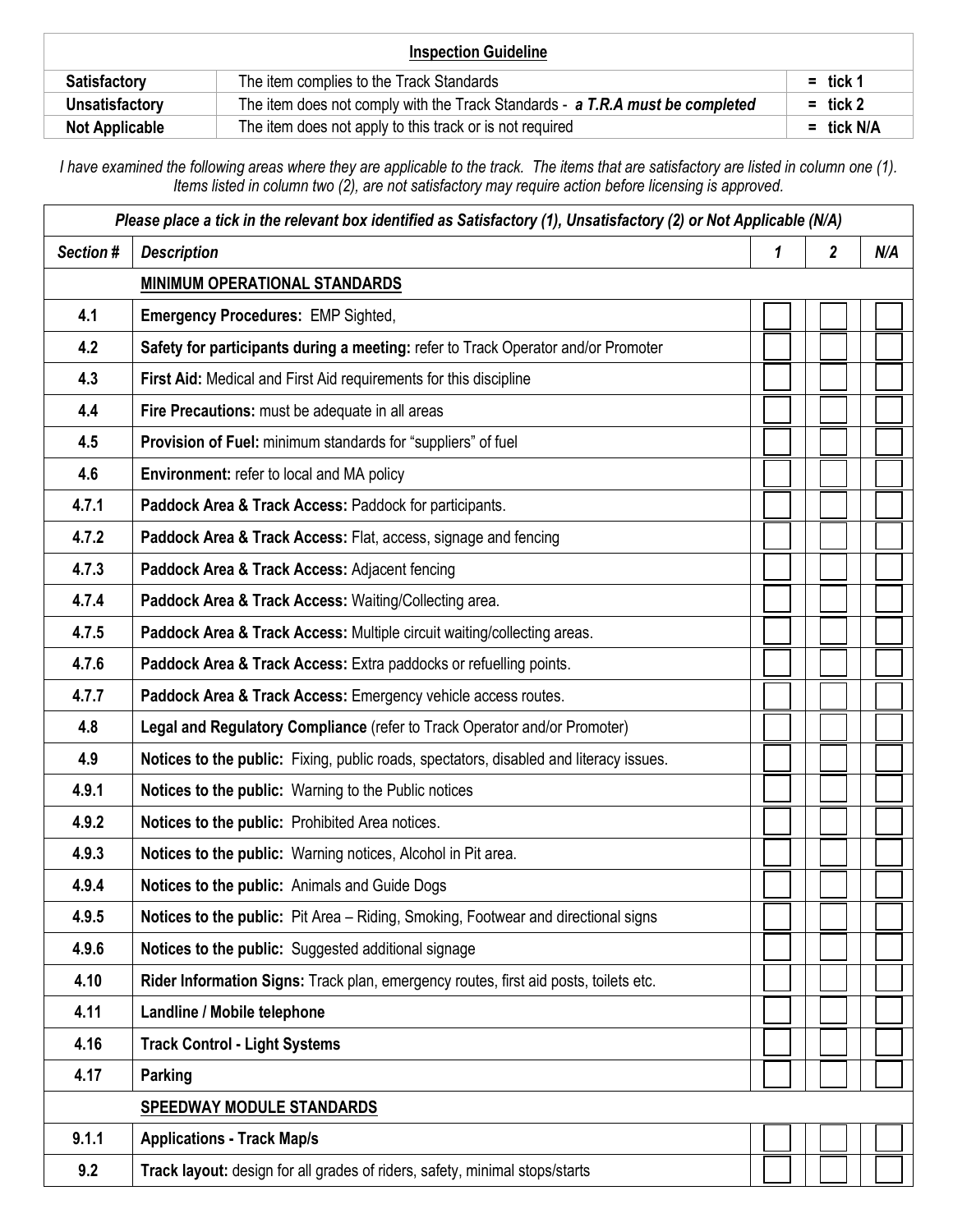| 9.2.1   |                                                                                                                                                                       |  |  |  |  |
|---------|-----------------------------------------------------------------------------------------------------------------------------------------------------------------------|--|--|--|--|
| 9.2.2   | Length: Senior measured _________________ metres / Junior measured ________<br>metres<br>Width: Senior measured __________________ metres / Junior measured<br>metres |  |  |  |  |
| 9.2.3   | Banking: measured percentage on straights and bends                                                                                                                   |  |  |  |  |
| 9.2.4   | Surface: type size and depth of material                                                                                                                              |  |  |  |  |
| 9.2.5   | Maintenance: method and machinery used                                                                                                                                |  |  |  |  |
| 9.2.6   | Flag marshal points: number, position, protection and environment.                                                                                                    |  |  |  |  |
| 9.2.7   | Pit Board Areas: not permitted                                                                                                                                        |  |  |  |  |
| 9.2.9   | Referees Box: position, visibility, environment and required equipment                                                                                                |  |  |  |  |
| 9.2.10  | Pit Area: adequate space, toilets, waste facilities and environmental controls                                                                                        |  |  |  |  |
| 9.2.11  | Washing zone for motorcycles: local regulations, environmental and smoking controls                                                                                   |  |  |  |  |
| 9.2.12  | <b>Controlled crossings: protocols</b>                                                                                                                                |  |  |  |  |
| 9.3.1   | Flag signals: availability, type and size. Location and effectiveness of sirens and lights                                                                            |  |  |  |  |
| 9.3.2   | Light Signals: Location, type, mounting and effectiveness of starting and pit lights                                                                                  |  |  |  |  |
| 9.4.1   | Public and rider safety: first and second line of protection and neutral zone                                                                                         |  |  |  |  |
| 9.4.2   | Safety fence (FLOP): height, type and fastenings                                                                                                                      |  |  |  |  |
| 9.4.2.1 | Wooden fence: construction and fittings                                                                                                                               |  |  |  |  |
| 9.4.2.2 | Board material: alternative type, construction and fittings                                                                                                           |  |  |  |  |
| 9.4.2.3 | Wire mesh: specification, construction type and fittings                                                                                                              |  |  |  |  |
| 9.4.2.4 | Kick board: Use, specification, construction type and fittings                                                                                                        |  |  |  |  |
| 9.4.3   | Spectator fence (SLOP): type, size and construction                                                                                                                   |  |  |  |  |
| 9.4.4   | Access gates: hazards, size and type                                                                                                                                  |  |  |  |  |
| 9.4.5   | <b>Neutral zone:</b> dimensions, obstacles and lighting posts                                                                                                         |  |  |  |  |
| 9.4.6   | Protection from hazards: location, type and dimensions                                                                                                                |  |  |  |  |
| 9.4.7   | Additional protective devices: requirement, construction, fixing, dimensions and contingency                                                                          |  |  |  |  |
| 9.5.1   | Infield: surface, obstacles (hazards), protection and vehicles                                                                                                        |  |  |  |  |
| 9.5.2   | Infield advertising signs: construction, size and position                                                                                                            |  |  |  |  |
| 9.6.1   | Track density: solos, sidecars and quads                                                                                                                              |  |  |  |  |
| 9.6.2   | Start line: marking and position                                                                                                                                      |  |  |  |  |
| 9.6.3   | Starting Gate (starting tapes): type, construction and operation                                                                                                      |  |  |  |  |
| 9.7.1   | Marking of the outer edge of the track: type, visibility and durability                                                                                               |  |  |  |  |
| 9.7.2   | Marking of the inside edge of the track: type, visibility and durability                                                                                              |  |  |  |  |
|         | <b>OTHER OBSERVATIONS</b> (if relevant)                                                                                                                               |  |  |  |  |
| 9a      | Toilet facilities: Clean and in working order for spectators and competitors                                                                                          |  |  |  |  |
| 9b      | Machine Examination / Scrutineering Area: Location _                                                                                                                  |  |  |  |  |
| 9c      | Public Address System: (pits / spectators)                                                                                                                            |  |  |  |  |
| 9d      | <b>Timing Facilities: Location</b>                                                                                                                                    |  |  |  |  |
| 9e      | Medical Centre / First aid room facilities: as per MoMS                                                                                                               |  |  |  |  |